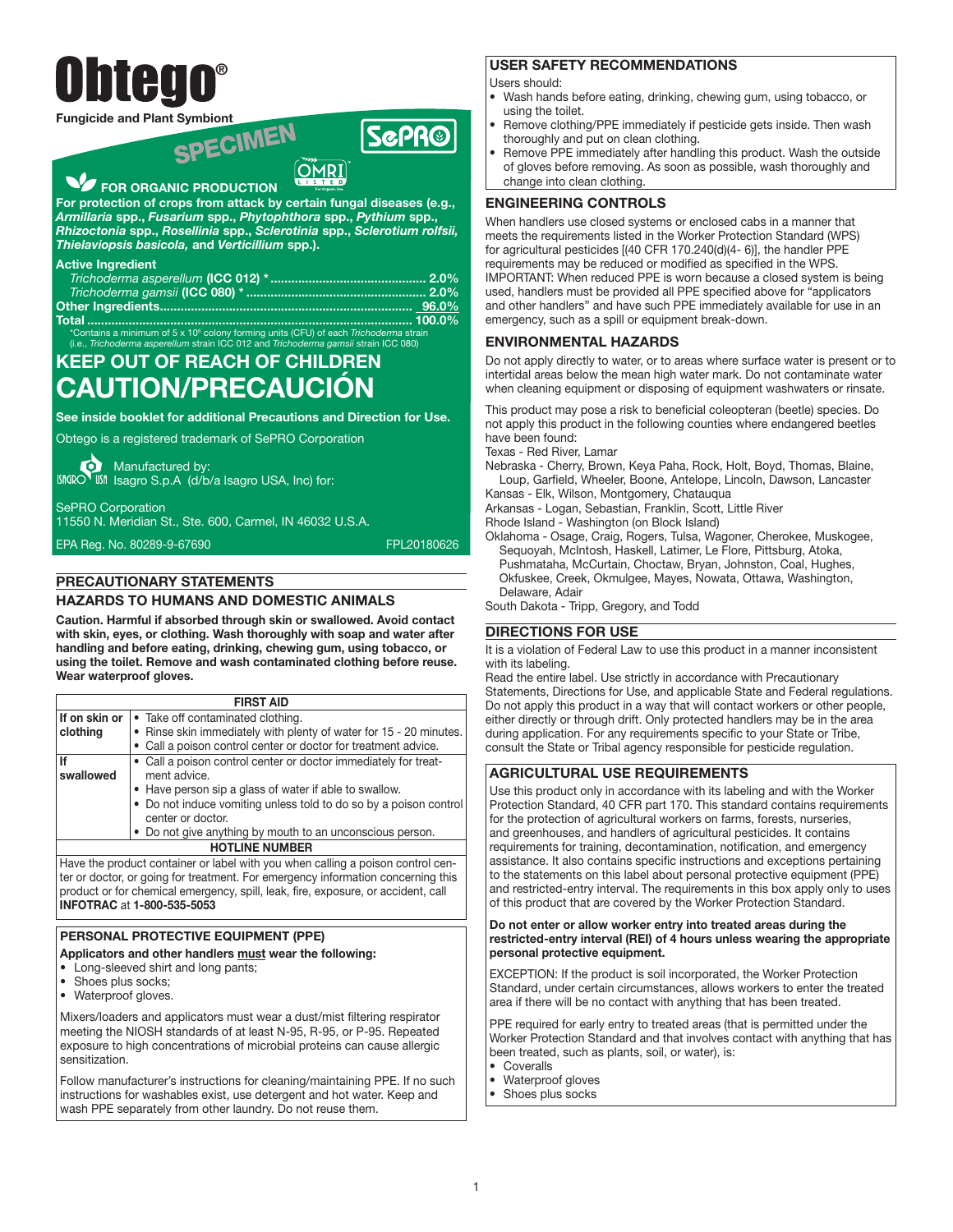#### NON-AGRICULTURAL USE REQUIREMENTS

The requirements in this box only apply to uses of this product that are NOT within the scope of the Worker Protection Standard for agricultural pesticides (40 CFR part 170). The Worker Protection Standard applies when this product is used to produce agricultural plants on farms, forests, nurseries, or greenhouses.

Keep unprotected persons out of treated areas until sprays have dried or dusts have settled.

#### PRODUCT INFORMATION

Obtego Fungicide and Plant Symbiont is a biofungicide containing naturally occurring and selected strains of antagonistic fungi, *Trichoderma asperellum* strain ICC 012 and *Trichoderma gamsii* strain ICC 080. This product is particularly useful for the prevention of attacks to the root system and collar region of susceptible crops by the following phytopathogenic fungi: *Armillaria* spp., *Fusarium* spp., *Phytophthora* spp., *Pythium* spp., *Rhizoctonia* spp., *Rosellinia* spp., *Sclerotinia* spp., *Sclerotium rolfsii, Thielaviopsis basicola,* and *Verticillium* spp. After application, *Trichoderma* colonize the soil and roots of the host plant and compete with plant-pathogenic fungi for space and nutrients. Moreover, the antagonists also attack the cell walls of pathogens with enzymes. Therefore, it is essential to apply this product before colonization of fungal pathogens occurs.

Obtego Fungicide and Plant Symbiont should be applied up to 7 days before planting to initiate soil colonization before the crop is planted and reapplied at planting.

For maximum effectiveness, apply to 2 or more applications of this product.

Obtego Fungicide and Plant Symbiont may be applied throughout the crop production cycle in order to maintain a high colonization of the root zone.

Obtego Fungicide and Plant Symbiont may be applied through fertigation systems in combination with the most common fertilizers.

Obtego Fungicide and Plant Symbiont may be used on the crops indicated on this label.

To prepare a suspension, combine 1 pound of this product for every 1.25 gallons of water, and mix from time to time in order to promote the germination of conidia and obtain faster soil colonization. Subsequently, dilute the suspension in the amount of water that is stated in the *Labeled Crops and Use Rates* table.

Obtego Fungicide and Plant Symbiont is a useful tool in managing chemical fungicide resistance.

#### Precautions and Restrictions

- Do not apply by aircraft.
- Apply Obtego Fungicide and Plant Symbiont when the soil temperature is at least 50°F (10°C).
- Apply this product to moist soil or growth media, but not to saturated or waterlogged soil. Soil or growth media must remain moist after application of this product to provide adequate control of soilborne fungal diseases listed on this label.
- This product may be applied to sterilized or fumigated soil, but must be applied after the sterilizing agent or fumigant has dissipated.
- This product has no curative effect and therefore is not effective against plants infected with disease at the time of application.
- In case of applications on or to dry soils, pre-irrigate until soil is moist. Then irrigate again immediately after application.
- Obtego Fungicide and Plant Symbiont life is approximately 15 months when stored as directed under the Storage and Disposal section of this label.
- This product is not compatible with the following fungicides: imazalil, dichloran, mancozeb, propiconazole, tebuconazole, thiram, and triflumizole. Do not tank mix with, or apply this product within 3 days before or after use of these products.

#### SOILBORNE/SEEDLING DISEASE CONTROL

• Obtego Fungicide and Plant Symbiont can provide control of many soilborne diseases if applied early in the growing season or growing cycle prior to infection by disease. Specific application methods covered in this label for soilborne diseases include cutting and bare root, broadcast, in-furrow, banded, greenhouse and nursery drench, and applications made via chemigation systems applied over the row or directed towards the desirable plants crown and rooting area, either before planting, at planting, or shortly after planting and promptly watered in. Use of different application types depends on the cultural practices in the region or the specific target disease to be controlled. In some locations, one type of application may provide better disease control than the other, depending on the timing of the disease cycle. For example, seedling diseases are generally controlled by in-furrow applications, while banded applications

are generally more effective against soilborne diseases that develop later in the season. Consult your local expert to get some guidance regarding application type.

#### DILUTION INFORMATION

Obtego Fungicide and Plant Symbiont may be prepared in advance to initiate conidial germination 24-36 hours prior to treatment. To prepare a suspension, combine 1 pound of this product for every 1.25 gallons of water, and mix from time to time in order to promote the germination of conidia and obtain faster soil colonization. Subsequently, dilute the suspension in the amount of water that is stated in the *labeled crops and use rates* table.

#### OBTEGO FUNGICIDE AND PLANT SYMBIONT TANK MIXTURES

Obtego Fungicide and Plant Symbiont is not compatible with the following fungicides: imazalil, dichloran, mancozeb, propiconazole, tebuconazole, thiram, and triflumizole. Do not tank mix with, or apply this product within 3 days before or after use of these products. Tank mixture compatibility is relative to both physical formulation compatibility and biological -chemical compatibility.

#### Tank Mixture Compatibility Testing

Before tank mixing Obtego Fungicide and Plant Symbiont with other pesticides or materials, it is recommended that a compatibility or jar test be performed. In order to perform the compatibility test, the relative proportions of the materials being considered for tank mixture should be added to a clear quart jar. After addition to the jar, invert or shake the jar numerous times to ensure complete mixing then observe the jar for at least one-half hour. If precipitates (sludges, layers, flakes, balls, etc.) form, the tank mixture combination is not compatible and should not be used.

#### Order of Mixing

- 1. Fill the tank at least one-half full of water and begin agitation.
- 2. Add materials in the following order: this product, dry flowables (DF), wettable powders (WP), aqueous suspensions (AS), flowables (F), and liquids (L).
- 3. Allow each material to completely disperse before adding the next material.
- 4. While continuing agitation, fill the tank to three-fourths full.
- 5. Add any solution (S) formulations and surfactants.
- 6. Bring the tank to final volume.
- 7. Maintain agitation during the filling process and until the application is complete. If agitation and application are stopped, suspended materials may settle out to the bottom of the tank. It is very important to re-suspend all materials in the tank before applications are resumed. Sparger-type agitators are useful for these circumstances. Do not allow tank mixtures to remain in the spray tank overnight.

Refer to the companion pesticide label(s) for all applicable use directions, restrictions, and precautions. Observe the most restrictive of the labelling limitations and precautions of all products used in mixtures.

#### SPRAYER TANK CLEANOUT

#### Do Not Use Chlorine Bleach with Ammonia

To avoid injury to desirable crops, clean all mixing and spray equipment before and immediately following applications of Obtego Fungicide and Plant Symbiont as follows:

- 1. Drain remaining spray solution from spray tank. Thoroughly rinse spray tank, boom, and hoses with clean water. Remove the nozzles, screens and any components contacting the spray solution and clean separately in a bucket containing ammonia and water. Loosen and physically remove any visible deposits.
- 2. Fill the tank with clean water and 1 gallon of household ammonia (minimum 3% ammonia) for every 100 gallons of water. Flush the hoses, boom, and nozzles with the cleaning solution.\*
- 3. Refill the spray tank back to full. Circulate the cleaning solution through the tank and hoses for at least 15 minutes. Again flush the hoses, boom, and nozzles with the cleaning solution and then drain the tank.
- 4. Remove the nozzles, screens and components as before and clean separately in a bucket containing ammonia and water.
- 5. Repeat step 2.
- 6. Rinse the tank, boom, and hoses with clean water.
- 7. The rinsate may be disposed of on-site or at an approved disposal facility.

#### INSTRUCTIONS FOR APPLICATION METHODS COVERED UNDER THIS LABEL

#### Cuttings, Bare Root, Crown Dip and Preplant Dust Applications

• Dip cuttings, bare root transplants, crowns, or bulbs in undiluted Obtego Fungicide and Plant Symbiont powder or in a suspension that contains 0.25 – 2.0 lbs of this product/gallon of water.

<sup>\*</sup> If using an ammonia product that is not 3% ammonia, an equivalent amount of an alternate strength ammonia solution can be used in the clean out procedure. Carefully read and follow the individual cleaner instructions.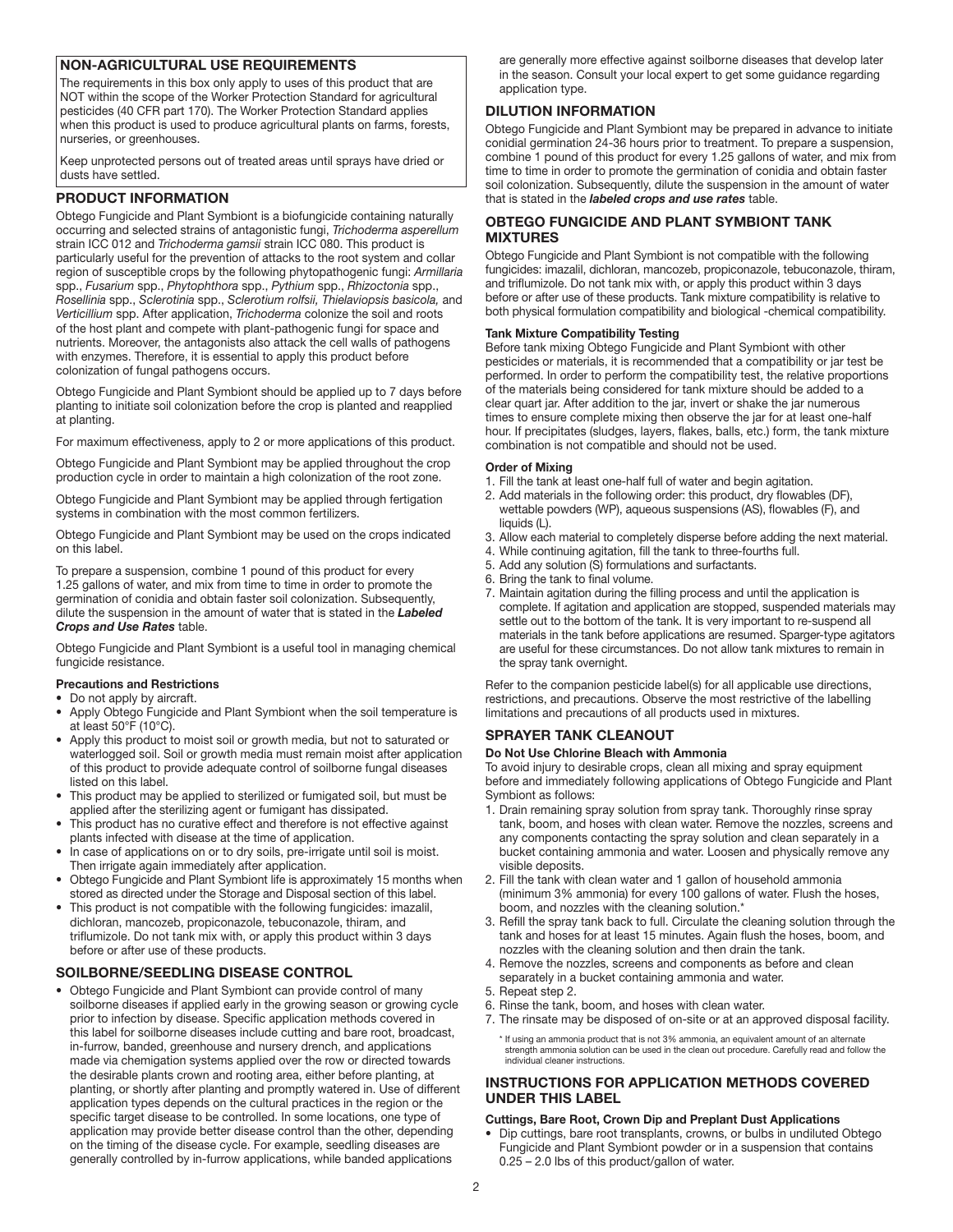• After dipping the cutting, bare root transplant, bulb or crown, follow standard practices for planting.

#### Broadcast Applications

- For broadcast applications, apply Obtego Fungicide and Plant Symbiont as a spray at a minimum volume of 10 gallons of water per acre prior to or at planting. Thorough and uniform coverage of the soil surface is necessary. Immediate incorporation of this product is necessary either by watering in using sufficient water to wet the upper 1" of soil or using light cultivation to incorporate the treatment into the seeding or rooting zone.
- Use higher application rates when the weather conditions are expected to be conducive for disease development, if the field has a history of disease development, if disease pressure is high, or if minimum/low till programs are in place.

#### In-Furrow Spray Applications

- For in-furrow applications, apply Obtego Fungicide and Plant Symbiont as an in-furrow spray in 3-15 gallons of water per acre at planting.
- Mount the spray nozzle so the spray is directed into the furrow just before the seeds are covered.
- Use higher application rates when the weather conditions are expected to be conducive for disease development, if the field has a history of disease development, if disease pressure is high, or if minimum/low till programs are in place.
- The Obtego Fungicide and Plant Symbiont Rates for In-furrow Spray Applications provides common row spacing and the amount of this product to apply when banding a 4" in-furrow spray into the seeding trench.

| <b>Obtego Fungicide and Plant Symbiont Rates for</b><br>In-furrow Spray Applications (oz/A) <sup>1</sup>                                                                                                                                              |                                                                                                                    |             |                    |            |            |  |
|-------------------------------------------------------------------------------------------------------------------------------------------------------------------------------------------------------------------------------------------------------|--------------------------------------------------------------------------------------------------------------------|-------------|--------------------|------------|------------|--|
| Rate per<br>1000 row<br>ft <sup>2</sup>                                                                                                                                                                                                               | $24"$ row<br>$30"$ row<br>36" row<br>$20"$ row<br>$40"$ row<br>spacing<br>spacing<br>spacing<br>spacing<br>spacing |             |                    |            |            |  |
| 1.5 oz                                                                                                                                                                                                                                                | $7.8$ oz/A                                                                                                         | $5.4$ oz/A  | $3.5 \text{ oz/A}$ | $2.4$ oz/A | $2.0$ oz/A |  |
| 3.0 oz                                                                                                                                                                                                                                                | 15.7 oz/A                                                                                                          | $10.9$ oz/A | $7.0$ oz/A         | $4.8$ oz/A | 3.9 oz/A   |  |
| <sup>1</sup> Calculations provided are based on treating a 4" zone of the seeding furrow.<br><sup>2</sup> 1.5 oz/1000 row feet is equivalent to the 2.5 lb/A broadcast rate and 3.0<br>oz/1000 row feet is equivalent to the 5.0 lb/A broadcast rate. |                                                                                                                    |             |                    |            |            |  |

• If a banded in-furrow spray different from 4" is needed, use the following equation to calculate the appropriate application rate. Row feet per acre at common row widths are provided below.

| band width in inches x<br>row width in inches |        | rate in oz<br>1000 row feet |  | x row feet per acre<br>(see chart below) | amount product<br>$=$<br>needed in (oz/A) |        |
|-----------------------------------------------|--------|-----------------------------|--|------------------------------------------|-------------------------------------------|--------|
| Row width                                     | 20"    | 24"                         |  | 30"                                      | 36"                                       | 4በ"    |
| Row feet/A                                    | 26.136 | 21.780                      |  | 17.424                                   | 14.520                                    | 13.068 |

#### Ground Banded Applications

- Soilborne diseases that develop later in the season are generally controlled by banded applications that are watered in by irrigation.
- In banded applications, applied band width depends on crop and plant root diameter.
- For banded applications, apply Obtego Fungicide and Plant Symbiont prior to infection as a directed spray to the soil, using single or multiple nozzles adjusted to provide thorough coverage of the soil surface in close proximity to the plant and lower stems. For surface banded applications, immediate watering in with 0.25" to 0.5" of water is required for optimum performance. Soil applications can be applied during cultivation or hilling operations to provide soil incorporation, followed by watering in with 0.25" to 0.5" of water.
- Use higher application rates when the weather conditions are expected to be conducive for disease development, if the field has a history of disease development, if disease pressure is high, or if minimum/low till programs are in place.
- Application rates in the *Labeled Crops and Use Rates* table are generally expressed as an amount per acre, which refers to the total crop acreage to be treated. If a 7 inch band is used, consult the table below for the ounces of product needed per acre of field. If a band width other than 7 inches is desired, consult the formula provided below to determine the appropriate amount of product needed.

| band width in inches | broadcast rate  | 16 ounces         | amount product   |
|----------------------|-----------------|-------------------|------------------|
| row width in inches  | pounds per acre | (see chart below) | needed in (oz/A) |

| <b>Obtego Fungicide and Plant Symbiont Rates for</b><br><b>Banded Applications (oz/acre)</b> |                       |                   |                      |                      |                       |                      |
|----------------------------------------------------------------------------------------------|-----------------------|-------------------|----------------------|----------------------|-----------------------|----------------------|
| Spray<br>band<br>width                                                                       | Rate (lb)<br>per Acre | 20"row<br>spacing | $24"$ row<br>spacing | $30"$ row<br>spacing | $36"$ row<br>spacing  | $40"$ row<br>spacing |
| 7"                                                                                           | $2.5$ lb/A            | 14 oz/A           | 12 oz/A              | 9.3 oz/A             | $7.8 \text{ oz/A}$    | 7 oz/A               |
| 7"                                                                                           | $5.0$ lb/A            | $28 \text{ oz/A}$ | 23 oz/A              |                      | 18.7 oz/A   15.6 oz/A | 14 oz/A              |
|                                                                                              |                       |                   |                      |                      |                       |                      |

#### Handheld or Backpack Drench Applications

- Obtego Fungicide and Plant Symbiont may be applied by handheld or backpack sprayer as a drench application.
- Suspend this product at a rate of 0.025 0.075 oz/gallon of water with thorough agitation.
- If using this method, thorough wetting of the first inch of soil with this product suspension is required.
- It is required that sprayer clean out directions (listed in the *Sprayer Tank Cleanout* section) are followed before mixing this product in sprayers previously used for other pesticides.

#### Greenhouse and Nursery Drench Applications

- Suspend 2.5 7.5 oz Obtego Fungicide and Plant Symbiont in 100 gallons water with thorough agitation and apply suspension as a drench to greenhouse plantings or container crops.
- For flats or beds with a maximum depth that does not exceed 4 inches, apply 50 to 100 gallons prepared Obtego Fungicide and Plant Symbiont suspension per 800 ft $^2$ .
- Apply 4 to 8 fluid ounces (½ to 1 cup) of prepared Obtego Fungicide and Plant Symbiont suspension per pot or container, or 100 gallons per 400 ft<sup>2</sup> prepared Obtego Fungicide and Plant Symbiont suspension when the flat, bed, or container exceeds a depth of 4 inches.
- Constant agitation during application will ensure this product remains in suspension.

#### Greenhouse and Nursery Soil Incorporation Applications

- Suspend 2.5 7.5 oz Obtego Fungicide and Plant Symbiont in 100 gallons water with thorough agitation and apply suspension as a drench to greenhouse plantings or container crops.
- For flats or beds with a maximum depth that does not exceed 4 inches, apply 50 to 100 gallons prepared Obtego Fungicide and Plant Symbiont suspension per 800 ft<sup>2</sup>.
- Apply 4 to 8 fluid ounces (½ to 1 cup) of prepared Obtego Fungicide and Plant Symbiont suspension per pot or container, or 100 gallons per 400 ft<sup>2</sup> prepared Obtego Fungicide and Plant Symbiont suspension when the flat, bed, or container exceeds a depth of 4 inches.
- Constant agitation during application will ensure this product remains in suspension.

#### Chemigation Applications

- Apply Obtego Fungicide and Plant Symbiont through listed irrigation/ chemigation systems up to 1 week prior to planting and immediately after planting or transplanting. Apply 2.5 to 5.0 lbs product per acre.
- This product applications may be repeated every 14 to 21 days as needed depending upon disease pressure.
- This product should be applied to moderately moist soils using irrigation volumes (typically 0.25 to 0.50 inches water) that do not cause runoff from the treated area. Agitation during the application process should be continuous and application volume constant in order to apply the specified application rate evenly to the treated area.
- This product may be premixed in a supply tank with water when fertilizer or other allowed tank mixed agricultural chemicals are needed. Constant agitation is necessary.
- Mix this product into at least 50 gallons or more of water while maintaining continuous agitation and inject through a 50 mesh screen into the irrigation line. Alternatively, a suspension may be formed using a smaller volume of water. This may be performed by combining 1 pound of this product for every 1.25 gallons of water and mixing thoroughly. Next, pour the suspension through a 50 mesh screen into the final volume of water for injection into the chemigation system.
- Apply this product immediately and do not allow the product to remain for prolonged periods (i.e. overnight) in the chemigation system as settling of the suspension may occur.
- Injection of this product suspension should be performed only after the system has become fully pressurized with water (normally 30 to 60 minutes after start up) to allow uniform distribution of the product over the target area.
- After application, flush the system with clean water for another 15 to 20 minutes to clear the irrigation lines and prevent fouling.
- Refer to *Requirements for Chemigation* for additional use instructions and requirements.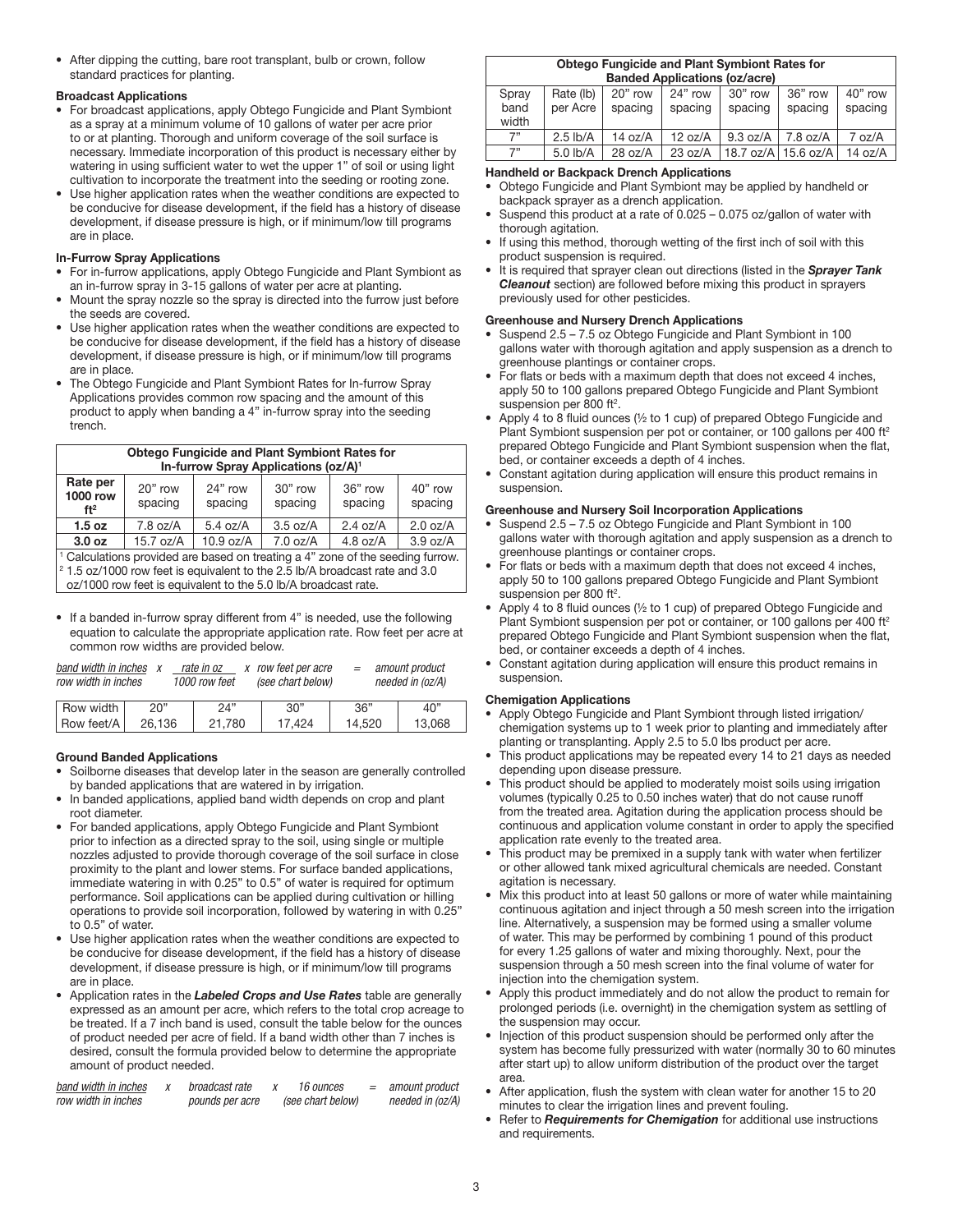#### *Requirements for Chemigation*

- Apply Obtego Fungicide and Plant Symbiont only through the following chemigation systems: 1) overhead boom and mist-type irrigation systems, or sprinklers such as impact or micro-sprinklers, 2) pressurized drench (flood) or drip (trickle) systems, 3) micro-irrigation such as spaghetti-tube or individual tube irrigation, 4) hand-held calibrated irrigation equipment such as the hand-held wand with injector, and 5) ebb and flow systems. Do not apply this product through any other type of irrigation system.
- Crop injury or lack of effectiveness can result from non-uniform distribution of treated water.
- If you have questions about calibration, you should contact State Extension Service specialists, equipment manufacturers, or other experts.
- Do not connect an irrigation system (including greenhouse systems) used for pesticide application to a public water system unless the pesticide label-prescribed safety devices for public water systems are in place.
- A person knowledgeable of the chemigation system and responsible for its operation or under the supervision of the responsible person, shall shut the system down and make necessary adjustments should the need arise.

#### *Requirements for Chemigation Systems Connected to Public Water Systems*

- Public water system means a system for the provision to the public of piped water for human consumption if such system has at least 15 service connections or regularly serves an average of at least 25 individuals daily at least 60 days out of the year.
- Chemigation systems connected to public water systems must contain a functional, reduced pressure zone (RPZ), back flow preventer or the functional equivalent in the water supply line upstream from the point of pesticide introduction. As an option to the RPZ, the water from the public water system should be discharged into a reservoir tank prior to pesticide introduction. There shall be a complete physical break (air gap) between the flow outlet end of the fill pipe and the top or overflow rim of the reservoir tank of at least twice the inside diameter of the fill pipe.
- The pesticide injection pipeline must contain a functional, automatic, quick-closing check valve to prevent the flow of fluid back toward the injection pump.
- The pesticide injection pipeline must contain a functional, normally closed, solenoid-operated valve located on the intake side of the injection pump and connected to the system interlock to prevent fluid from being withdrawn from the supply tank when the irrigation system is either automatically or manually shut down.
- The system must contain functional interlocking controls to automatically shut off the pesticide injection pump when the water pump motor stops, or in cases where there is no water pump, when the water pressure decreases to the point where pesticide distribution is adversely affected.
- Systems must use a metering pump, such as a positive displacement injection pump (e.g., diaphragm pump), effectively designed and constructed of materials that are compatible with pesticides and capable of being fitted with a system interlock.
- Do not apply when wind speed favor drift beyond the area intended for treatment.
- Remove scale, pesticide residues, and other foreign matter from the chemical supply tank and injector system and flush with clean water before use. Failure to provide a clean tank, free of scale or residues may reduce effectiveness of this product.

#### *Requirements for Sprinkler Chemigation*

- The system must contain a functional check valve, vacuum relief valve, and low pressure drain appropriately located on the irrigation pipeline to prevent water source contamination from back flow.
- The pesticide injection pipeline must contain a functional, automatic, quick-closing check valve to prevent the flow of fluid back toward the injection pump.
- The pesticide injection pipeline must also contain a functional, normally closed, solenoidoperated valve located on the intake side of the injection

pump and connected to the system interlock to prevent fluid from being withdrawn from the supply tank when the irrigation system is either automatically or manually shut down.

- The system must contain functional interlocking controls to automatically shut off the pesticide injection pump when the water pump motor stops.
- The irrigation line or water pump must include a functional pressure switch that will stop the water pump motor when the water pressure decreases to the point where pesticide distribution is adversely affected.
- Systems must use a metering pump, such as a positive displacement injection pump (e.g., diaphragm pump), effectively designed and constructed of materials that are compatible with pesticides and capable of being fitted with a system interlock.
- Do not apply when wind speed favors drift beyond the area intended for treatment.

#### *Requirements for Flood Chemigation*

- Systems using a gravity flow pesticide dispensing system must meter the pesticide into the water at the head of the field and downstream of a hydraulic discontinuity, such as a drop structure or weir box, to decrease potential for water source contamination from back flow if water flow stops.
- Systems utilizing a pressurized water and pesticide injection system must meet the following requirements:
- 1. The system must contain a functional check valve, vacuum relief valve, and low pressure drain appropriately located on the irrigation pipeline to prevent water source contamination from back flow.
- 2. The pesticide injection pipeline must contain a functional, automatic, quick-closing check valve to prevent the flow of fluid back toward the injection pump.
- 3. The pesticide injection pipeline must also contain a functional, normally closed, solenoidoperated valve located on the intake side of the injection pump and connected to the system interlock to prevent fluid from being withdrawn from the supply tank when the irrigation system is either automatically or manually shut down.
- 4. The system must contain functional interlocking controls to automatically shut off the pesticide injection pump when the water pump motor stops.
- 5. The irrigation line or water pump must include a functional pressure switch, which will stop the water pump motor when the water pressure decreases to the point where pesticide distribution is adversely affected.
- 6. Systems must use a metering pump, such as a positive displacement injection pump (e.g., diaphragm pump), effectively designed and constructed of materials that are compatible with pesticides and capable of being fitted with a system interlock.

#### *Requirements for Drip Chemigation*

- The system must contain a functional check valve, vacuum relief valve, and low pressure drain appropriately located on the irrigation pipeline to prevent water source contamination from back flow.
- The pesticide injection pipeline must contain a functional, automatic, quick-closing check valve to prevent the flow of fluid back toward the injection pump.
- The pesticide injection pipeline must also contain a functional, normally closed, solenoidoperated valve located on the intake side of the injection pump and connected to the system interlock to prevent fluid from being withdrawn from the supply tank when the irrigation system is either automatically or manually shut down.
- The system must contain functional inter-locking controls to automatically shut off the pesticide injection pump when the water pump motor stops.
- The irrigation line or water pump must include a functional pressure switch, which will stop the water pump motor when the water pressure decreases to the point where pesticide distribution is adversely affected.
- Systems must use a metering pump, such as a positive displacement injection pump (e.g., diaphragm pump), effectively designed and constructed of materials that are compatible with pesticides and capable of being fitted with a system interlock.

#### LABELED CROPS AND USE RATES

| <b>Crops</b>                                                                                              | <b>Method of Application</b>                       | Use Rate and Application Instructions*                                                                                                                  |
|-----------------------------------------------------------------------------------------------------------|----------------------------------------------------|---------------------------------------------------------------------------------------------------------------------------------------------------------|
| <b>Berries</b><br><b>Bushberries</b><br>(including blueberry, cranberry, currant, elderberry, gooseberry, | <b>Cuttings and Bare Root</b>                      | Dip into undiluted Obtego Fungicide and Plant<br>Symbiont or prepare solution, composed of 0.25 – 2<br>Ib of this product/gallon of water, for dipping. |
| huckleberry, juneberry, lingonberry, salal, strawberry, and all                                           | Substrate Mix                                      | Mix 0.5 - 1.5 lb/cubic yard substrate.                                                                                                                  |
| cultivars and hybrids of these)                                                                           | Chemigation                                        | $\Delta$ pply 2.5 – 5 lb/A.                                                                                                                             |
| <b>Caneberries</b><br>(including blackberry, boysenberry, marionberry, loganberry,                        | Greenhouse and Nursery<br>Drench****               | Suspend 2.5 to 7.5 oz per 100 gallons water.                                                                                                            |
| raspberry, and all cultivars and hybrids of these)                                                        | Handheld or Backpack<br><b>Drench Applications</b> | 0.025 - 0.075 oz/gallon of water. Apply in sufficient<br>volume to thoroughly wet the soil.                                                             |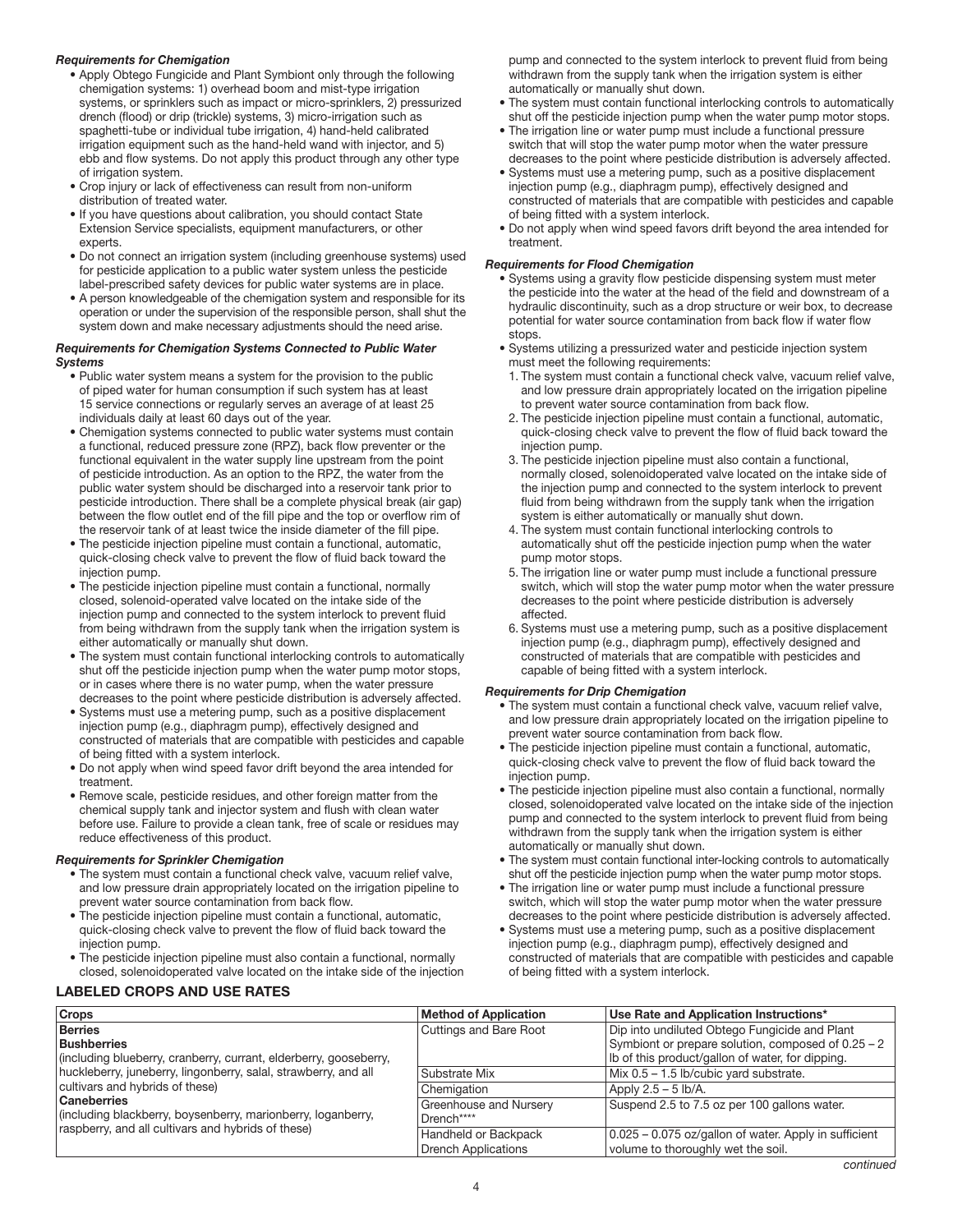| <b>Crops</b>                                                                                                                                                                                                                                                                                                                                                                                                                        | <b>Method of Application</b>                       | Use Rate and Application Instructions*                                                                                                                                                                                                                                                                                                                                    |
|-------------------------------------------------------------------------------------------------------------------------------------------------------------------------------------------------------------------------------------------------------------------------------------------------------------------------------------------------------------------------------------------------------------------------------------|----------------------------------------------------|---------------------------------------------------------------------------------------------------------------------------------------------------------------------------------------------------------------------------------------------------------------------------------------------------------------------------------------------------------------------------|
| <b>Cucurbits</b>                                                                                                                                                                                                                                                                                                                                                                                                                    | Substrate Mix                                      | Mix $0.5 - 1.5$ lb/cubic yard substrate.                                                                                                                                                                                                                                                                                                                                  |
| (including cantaloupe, Chinese waxgourd, cucumber, gherkin,<br>gourd-edible, honeydew, Momordica spp., muskmelon, pumpkins,                                                                                                                                                                                                                                                                                                         | Chemigation                                        | Apply 2.5 - 5 lb product/A.                                                                                                                                                                                                                                                                                                                                               |
| squash-summer, squash-winter, watermelon, zucchini, and all<br>hybrids and cultivars of these)                                                                                                                                                                                                                                                                                                                                      | Greenhouse and Nursery<br>Drench****               | Suspend 2.5 to 7.5 oz per 100 gallons water.                                                                                                                                                                                                                                                                                                                              |
| <b>Fruiting Vegetables</b><br>(including eggplant, groundcherry, okra, pepino, pepper, tomatillo,<br>and tomato)<br>Leafy Vegetables (Except Brassica)<br>(including amaranth, arugula, cardoon, celery, celtuce, chervil,<br>Chinese celery, chrysanthemum, corn salad, cress, dandelion,<br>dock, endive, florence fennel, lettuce-head, lettuce-leaf, orach,<br>parsley, purslane, radicchio, rhubarb, spinach, and swiss chard) | Handheld or Backpack<br><b>Drench Applications</b> | 0.025 - 0.075 oz/gallon of water. Apply in sufficient<br>volume to thoroughly wet the soil.                                                                                                                                                                                                                                                                               |
| Herbs (Fresh, Dried, and for Oil)<br>(including angelica, basil, catnip, chervil, catnip, chamomile,<br>chive, cilantro-leaf, coriander-leaf, curry, dillweed, fennel, hyssop,                                                                                                                                                                                                                                                      | Cuttings and Bare Root                             | Dip into undiluted Obtego Fungicide and Plant Symbiont<br>or prepare solution, composed of 0.25 - 2 lbs of this<br>product/gallon of water, for dipping.                                                                                                                                                                                                                  |
| lavender, lemongrass, marigold, marjoram, mint, nasturtium,<br>parsley, peppermint, rosemary, sage, savory-summer, savory-                                                                                                                                                                                                                                                                                                          | Substrate Mix                                      | Mix $0.5 - 1.5$ lb/cubic yard substrate.                                                                                                                                                                                                                                                                                                                                  |
| winter, spearmint, sweet bay, tansy, tarragon, thyme, wintergreen,                                                                                                                                                                                                                                                                                                                                                                  | Chemigation                                        | Apply 2.5 - 5 lb product/A.                                                                                                                                                                                                                                                                                                                                               |
| woodruff, and wormwood)                                                                                                                                                                                                                                                                                                                                                                                                             | Greenhouse and<br>Nursery Drench****               | Suspend 2.5 to 7.5 oz per 100 gallons water.                                                                                                                                                                                                                                                                                                                              |
|                                                                                                                                                                                                                                                                                                                                                                                                                                     | Handheld or Backpack<br><b>Drench Applications</b> | 0.025 - 0.075 oz/gallon of water. Apply in sufficient<br>volume to thoroughly wet the soil.                                                                                                                                                                                                                                                                               |
| Citrus<br>(including calamondin, citrus citron, citrus hybrids (i.e., chironja,<br>tangelo, and tangor), grapefruit, kumquat, lemon, lime, mandarin-                                                                                                                                                                                                                                                                                | <b>Cuttings and Bare Root</b>                      | Dip into undiluted Obtego Fungicide and Plant Symbiont<br>or prepare solution, composed of 0.25 - 2 lbs of this<br>product/gallon of water, for dipping.                                                                                                                                                                                                                  |
| tangerine, orange, pummelo, Satsuma mandarin, and all cultivars<br>and hybrids of these)                                                                                                                                                                                                                                                                                                                                            | Substrate Mix                                      | Mix $0.5 - 1.5$ lb/cubic yard substrate.                                                                                                                                                                                                                                                                                                                                  |
|                                                                                                                                                                                                                                                                                                                                                                                                                                     | Chemigation                                        | Apply 2.5 - 5 lb product/A.                                                                                                                                                                                                                                                                                                                                               |
|                                                                                                                                                                                                                                                                                                                                                                                                                                     | Greenhouse and<br>Nursery Drench****               | Suspend 2.5 to 7.5 oz per 100 gallons water.                                                                                                                                                                                                                                                                                                                              |
|                                                                                                                                                                                                                                                                                                                                                                                                                                     | Handheld or Backpack<br><b>Drench Applications</b> | 0.025 - 0.075 oz/gallon of water. Apply in sufficient<br>volume to thoroughly wet the soil.                                                                                                                                                                                                                                                                               |
| <b>Bulb Crops</b><br>(limited to ornamental bulbs)                                                                                                                                                                                                                                                                                                                                                                                  | Pre-Plant Dust                                     | Dip into undiluted Obtego Fungicide and Plant Symbiont<br>prior to planting.                                                                                                                                                                                                                                                                                              |
|                                                                                                                                                                                                                                                                                                                                                                                                                                     | Ground Banded***                                   | 2.5 to 3 lb/A.                                                                                                                                                                                                                                                                                                                                                            |
|                                                                                                                                                                                                                                                                                                                                                                                                                                     | Chemigation                                        | Apply 2.5 - 5 lb product/A.                                                                                                                                                                                                                                                                                                                                               |
|                                                                                                                                                                                                                                                                                                                                                                                                                                     | Greenhouse and<br>Nursery Drench****               | Suspend 2.5 to 7.5 oz per 100 gallons water.                                                                                                                                                                                                                                                                                                                              |
|                                                                                                                                                                                                                                                                                                                                                                                                                                     | Handheld or Backpack<br><b>Drench Applications</b> | 0.025 - 0.075 oz/gallon of water. Apply in sufficient<br>volume to thoroughly wet the soil.                                                                                                                                                                                                                                                                               |
| Herbaceous Potted Flowers, Bedding Plants, and Ornamentals<br>(including chrysanthemums, cyclamen, geranium, hollyhock, lily,<br>pansy, petunia, poinsettia, primrose, and snapdragon)                                                                                                                                                                                                                                              | <b>Cuttings and Bare Root</b>                      | Dip into undiluted Obtego Fungicide and Plant Symbiont<br>or prepare solution, composed of 0.25 - 2 lbs of this<br>product/gallon of water, for dipping.                                                                                                                                                                                                                  |
| <b>Ornamental Trees</b><br>Non-Flowering Deciduous and Non-Deciduous Landscape,                                                                                                                                                                                                                                                                                                                                                     | Substrate Mix                                      | Mix 0.5 - 1.5 lb/cubic yard substrate.                                                                                                                                                                                                                                                                                                                                    |
| <b>Ornamental, Forest, and Nursery Trees</b>                                                                                                                                                                                                                                                                                                                                                                                        | Chemigation                                        | Apply $2.5 - 5$ lb product/A.                                                                                                                                                                                                                                                                                                                                             |
| (including ash, elm, linden, maple, and sycamore)<br><b>Evergreen/Conifers and Christmas Trees</b><br>(including cedar, fir, pine, spruce, yew, and arborvitae)                                                                                                                                                                                                                                                                     | Greenhouse and<br>Nursery Drench****               | Suspend 2.5 to 7.5 oz per 100 gallons water.                                                                                                                                                                                                                                                                                                                              |
| <b>Flowering and Non-Bearing Fruit Trees</b><br>(including crabapple, hawthorn, cherry, plum, and pear)<br><b>Tropical Foliage and Flowering Plants</b><br>(including fern, English ivy, pothos, and poinsettia)<br>Nursery, Shrubs, and Woody Ornamentals<br>(including azalea, holly, pittosporum, and rose)                                                                                                                      | Handheld or Backpack<br><b>Drench Applications</b> | 0.025 - 0.075 oz/gallon of water. Apply in sufficient<br>volume to thoroughly wet the soil.                                                                                                                                                                                                                                                                               |
| <b>Turf Grass</b><br>(including turf, golf courses-all uses, sports fields, sod and seed<br>production)                                                                                                                                                                                                                                                                                                                             | <b>Broadcast</b>                                   | Apply $2.5 - 5.0$ lb/A at sowing, at restart of vegetative<br>growth, and before the infection risk period. If rainfall is<br>not expected, follow the treatment with light irrigation of<br>0.25 – 0.5 inches of water per acre. Alternatively, apply<br>0.92 to 1.8 oz per 1000 square feet in at least 3 to 5<br>gallons water to obtain thorough wetting of the soil. |

\* If disease pressure is high, use the higher application rate.

\*\* Refer to In-Furrow Application Rate table for specific rate based on band width and row width.

\*\*\* Refer to Ground Banded Application Rate table to calculate the proper use rate based on band width and row width.

\*\*\*\* Refer to Greenhouse and Nursery Drench instructions to determine application rate based on container size.